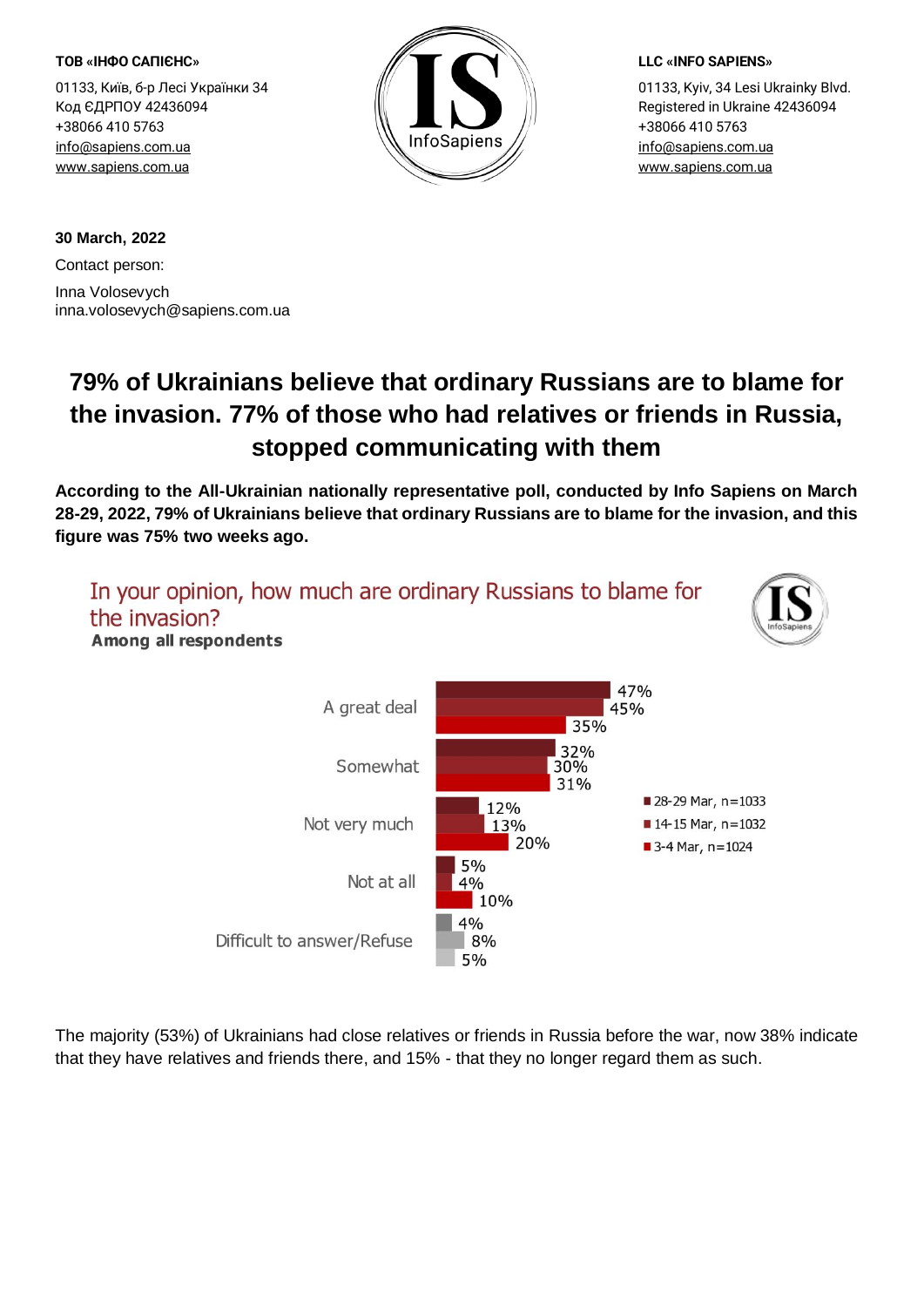

# Do you have close relatives or friends that live in Russia? **Among all respondents**





77% of those who had relatives or friends in Russia stopped communicating with them – either with everyone or, at least with some.

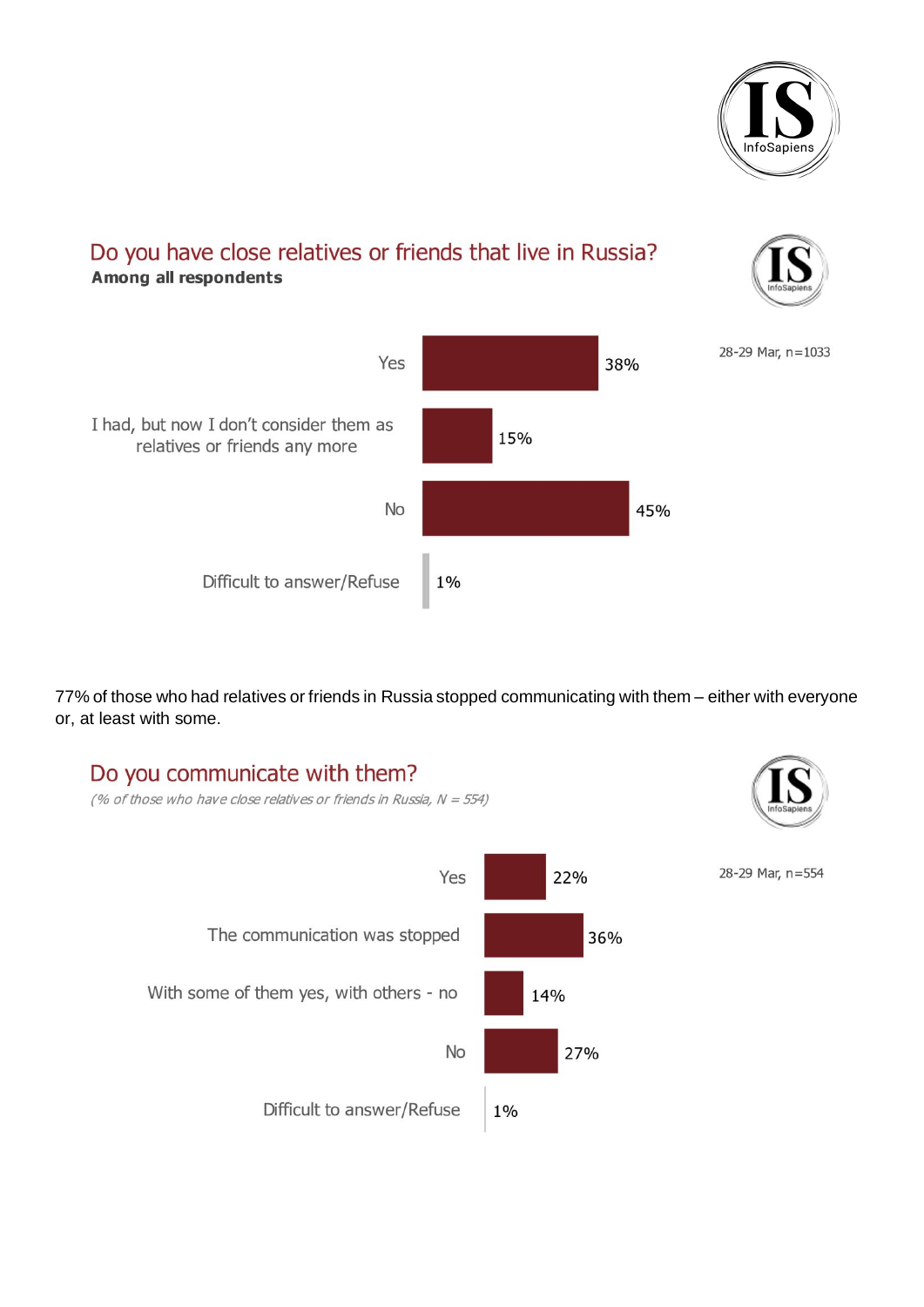

Half of Ukrainians do not know the position of their relatives or friends regarding putin either because they stopped communicating, or because they do not discuss these topics. Among the rest, almost equal shares of the respondents indicate that their relatives or friends support putin (20%) and that they do not support (17%). These indicators are significantly higher than the data of Russian sociological surveys, which, according to the researchers of Info Sapiens, may indicate that communication with Ukrainians affects the position of Russians, so it is worth communicating with them, no matter how hard and unpleasant it may be.



The more Russians among the relatives and acquaintances who do not support putin, the less Ukrainians believe that ordinary Russians are to blame. Thus, among those who believe that ordinary Russians are completely to blame, 26% said that among their relatives and friends in Russia there are people who do not support putin, and among those who believe that the Russians are not to blame at all (although there are very a few of such people), - 40%.